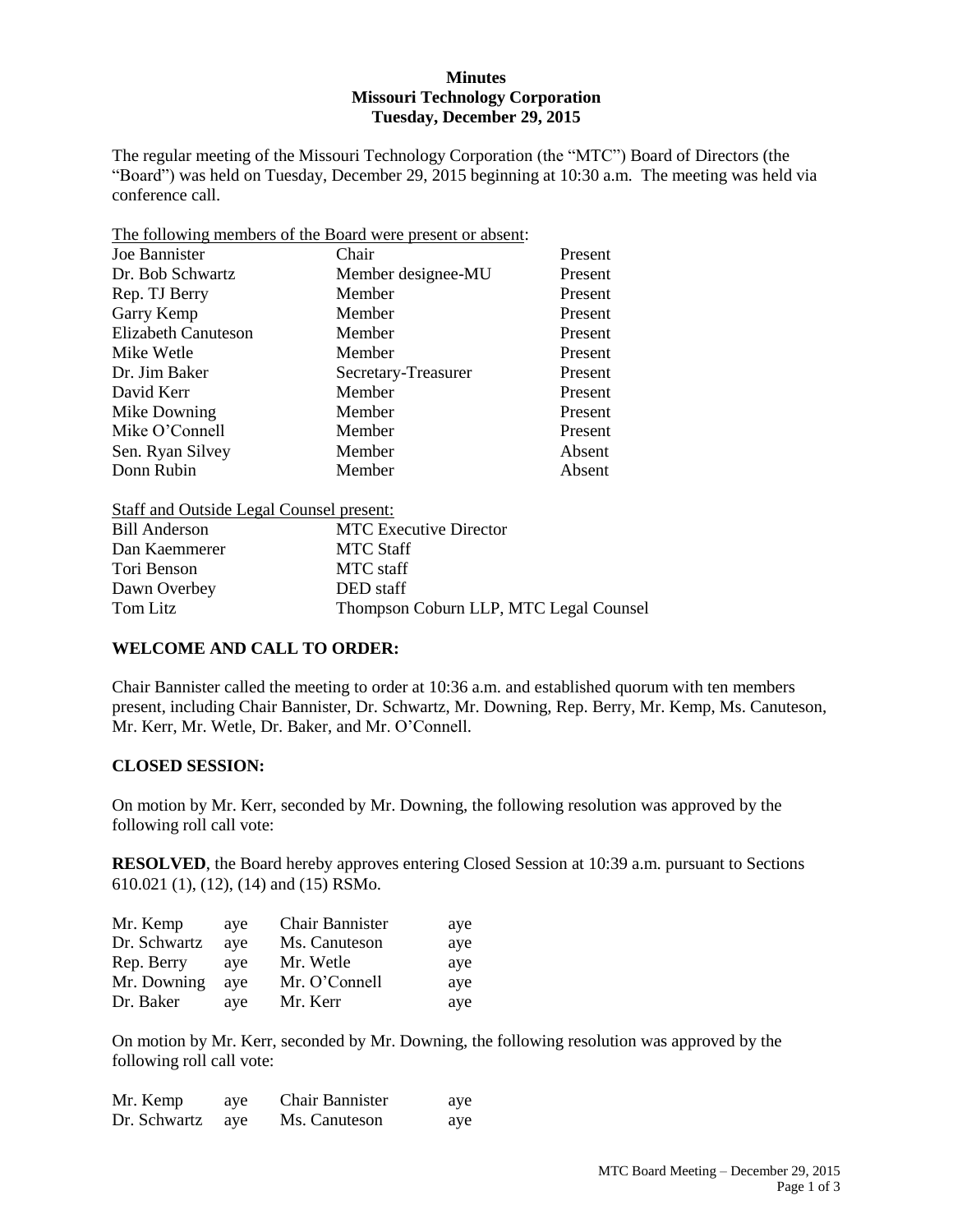| Rep. Berry      | ave | Mr. Wetle     | aye |
|-----------------|-----|---------------|-----|
| Mr. Downing aye |     | Mr. O'Connell | aye |
| Dr. Baker       | aye | Mr. Kerr      | aye |

**RESOLVED,** the Board hereby approves exiting Closed Session at 10:50 a.m.

Chair Bannister reported that the Board took no action in Closed Session after a discussion confined to the matters stated above. The Board continued its discussion in Open Session.

## **INVESTMENT COMMITTEE RECOMMENDATIONS:**

On motion by Dr. Baker, seconded by Mr. Downing, the following resolutions were unanimously approved:

**RESOLVED,** the Board hereby approves the Missouri Seed Capital Co-Investment Program application SEED-2015-16-001 (PayIt LLC) in the amount of \$300,000 subject to satisfaction of ordinary program conditions; and

**RESOLVED,** the Board hereby approves the Missouri Venture Capital Co-Investment Program application VCCI-2015-17-004 (Confluence Life Sciences, Inc.) in the amount of \$250,000 subject to satisfaction of ordinary program conditions; and

**RESOLVED,** the Board hereby approves the Missouri High-Tech Industrial Expansion Program application HTIE-2015-16-001 (FitBark, Inc.) in the amount of \$200,000 subject to satisfaction of ordinary program conditions; and

**FURTHER RESOLVED**, the Board hereby delegates to the MTC Executive Committee full power and authority on behalf of the MTC to complete any remaining due diligence and to negotiate, amend, and approve any and all agreements, documents or instruments and to take such other actions as may be required or desirable in connection with, or in furtherance of such financings;

**FURTHER RESOLVED**, the Board hereby authorizes the MTC Executive Director on behalf of the MTC to execute and deliver all documents relating to such financings.

#### **MTC EXECUTIVE DIRECTOR:**

On motion by Mr. Downing, seconded by Chair Bannister, the following resolution was unanimously approved:

**RESOLVED**, the Board hereby appoints Bill Anderson as the MTC Executive Director.

#### **NEW BUSINESS:**

Director Anderson reminded the members that the next board meeting will be January  $29<sup>th</sup>$  in St. Louis. He will forward instructions for the new Board Paq process. He also advised the members of Laura Weiler's departure, taking a job at another state agency.

## **ADJOURNMENT:**

Having no further business on the agenda, and on motion by Mr. Downing, seconded by Ms. Canuteson, the following motion was unanimously approved:

**RESOLVED**, the Board hereby adjourns the meeting at 10:55 a.m.